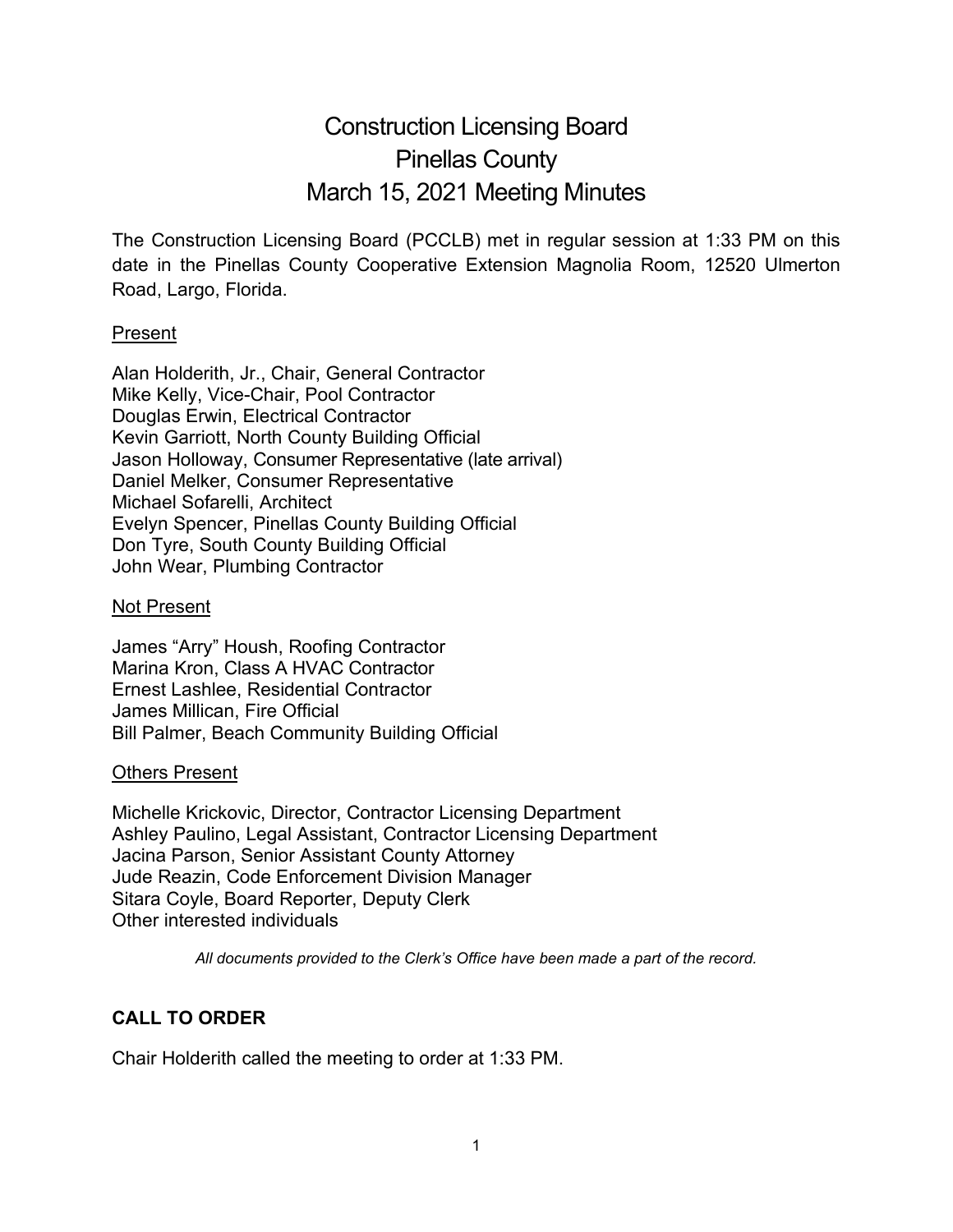# **PLEDGE OF ALLEGIANCE/ROLL CALL**

Chair Holderith led the Pledge of Allegiance; whereupon, Ms. Krickovic conducted a roll call of the members, confirming the presence of a quorum.

# **INTRODUCTION OF CONTRACTOR LICENSING AND CODE ENFORCEMENT STAFF AND NEW MEMBERS**

Ms. Krickovic introduced staff members in attendance, and Mr. Kelly provided introductory remarks and welcomed new Board member Michael Sofarelli.

## **APPROVAL OF MINUTES**

Upon motion by Mr. Tyre, seconded by Mr. Kelly and carried unanimously, the minutes of the January 25, 2021 meeting were approved.

# **CONSENT AGENDA**

Chair Holderith indicated that supporting documentation for the following Consent Agenda items is included in the agenda packet:

- Special Magistrate Hearing Minutes: January 11, 2021
- Examination Committee Reports: January February 2021
- Board of Adjustment and Appeals for the Florida Building Code Minutes: December 17, 2020
- Expired Permit Violations

The Expired Permit Violations cases were forwarded to the PCCLB from various building departments for disciplinary action by the Board due to expired permits, which were not resolved within 30 days after notification by the Board.

Following review, an Administrative Complaint was served in each of the cases, and the violations remain. The contractors have been notified of the hearing by certified mail or constructive service. The Director recommended that the Board accept the allegations as filed in the Administrative Complaints as findings of fact and enter a Final Order as follows:

- Reprimand for permit violation;
- Fine of \$300;
- Administrative costs (mailings and/or service costs); and
- Thirty days to comply. If not, the license is subject to suspension.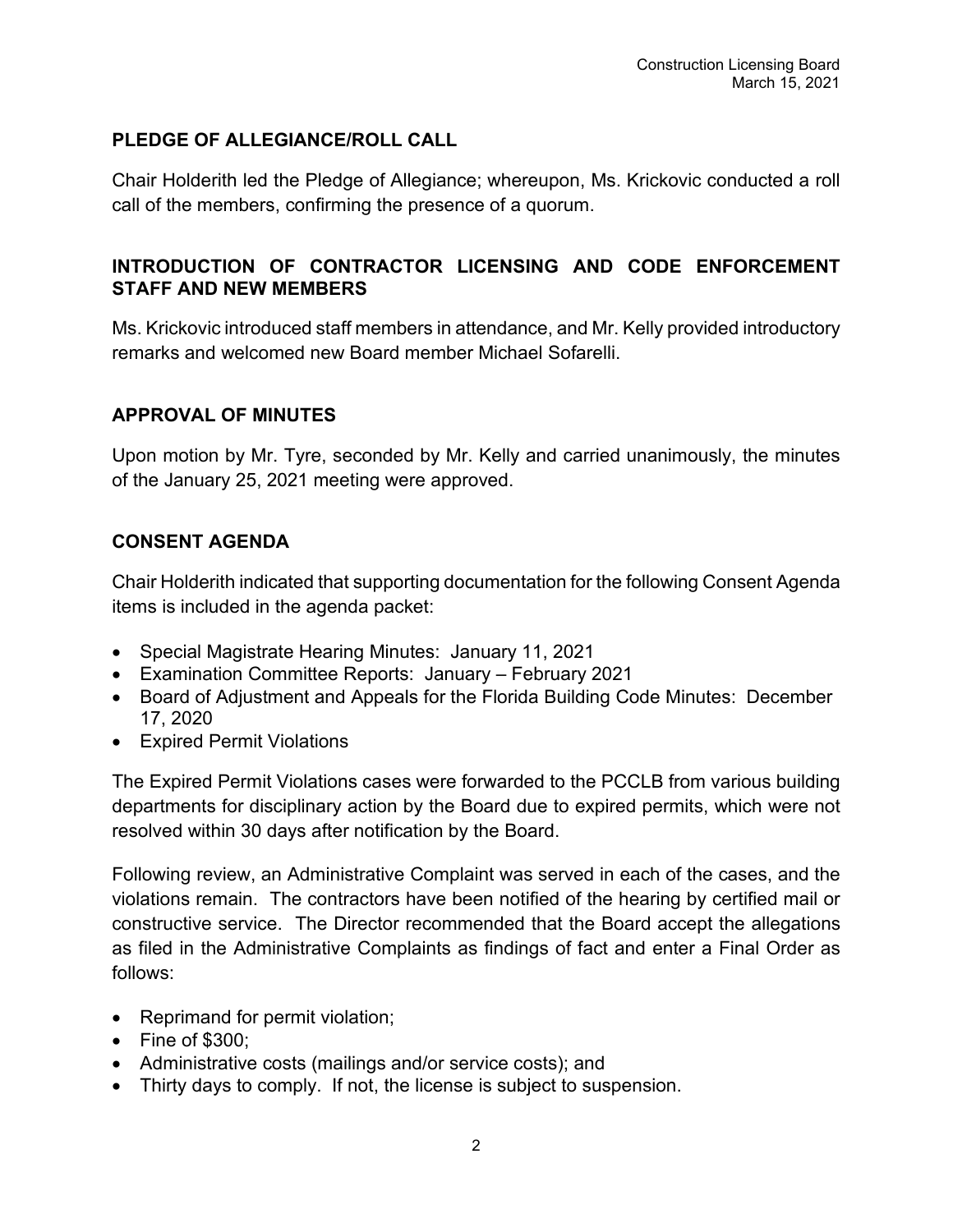Mr. Tyre moved, seconded by Mr. Kelly and carried unanimously, that the Consent Agenda items be approved.

## **PUBLIC HEARINGS**

The Board conducted informal administrative hearings in accordance with Section 120.57(2), Florida Statutes. The respondents elected informal hearings, defaulted by not executing an Election of Rights, or failed to respond, and were therefore scheduled for informal hearings by the Board to resolve the complaints. The actions taken are the Final Orders of the PCCLB.

Chair Holderith administered the Oath to all persons planning to give testimony.

## Informal Hearings

## *GLENN KAISER*

• Expired Permit Case Nos. EP20-10103, EP19-10100, EP20-10177, EP20-10555, EP20-10772, EP20-10866, EP20-10943, and EP20-10216

Ms. Krickovic referred to the agenda packet and provided background information regarding the above cases, indicating that all the permits associated with the violations were marked final or closed by August 24, 2020, and final orders have been issued.

Mr. Kaiser and Kevin Byrne, owner of Pinellas County Electric, appeared and provided information regarding the cases and responded to queries by the members, contending that the permits are not valid; that the fines were issued after the permits were closed; and that the current permitting system causes confusion and frustration for the contractors.

During discussion, Ms. Krickovic indicated that there is proof of delivery for each of the citations to Mr. Kaiser's address on file, which was recently updated. In response to comments by Mr. Byrne, Chair Holderith and Ms. Krickovic clarified that the role of the Board is to enforce expired permit and other violations forwarded to the Department by individual municipalities or the County; and that concerns regarding the permits should be discussed with either PCCLB staff or the issuing entities during regular business hours.

#### *Mr. Holloway arrived at 1:53 PM.*

Ms. Krickovic suggested that as an alternative to making a determination on the cases based on the information provided in the staff report, the Board could allow Mr. Byrne to provide evidence regarding each violation for staff to evaluate on a case-by-case basis.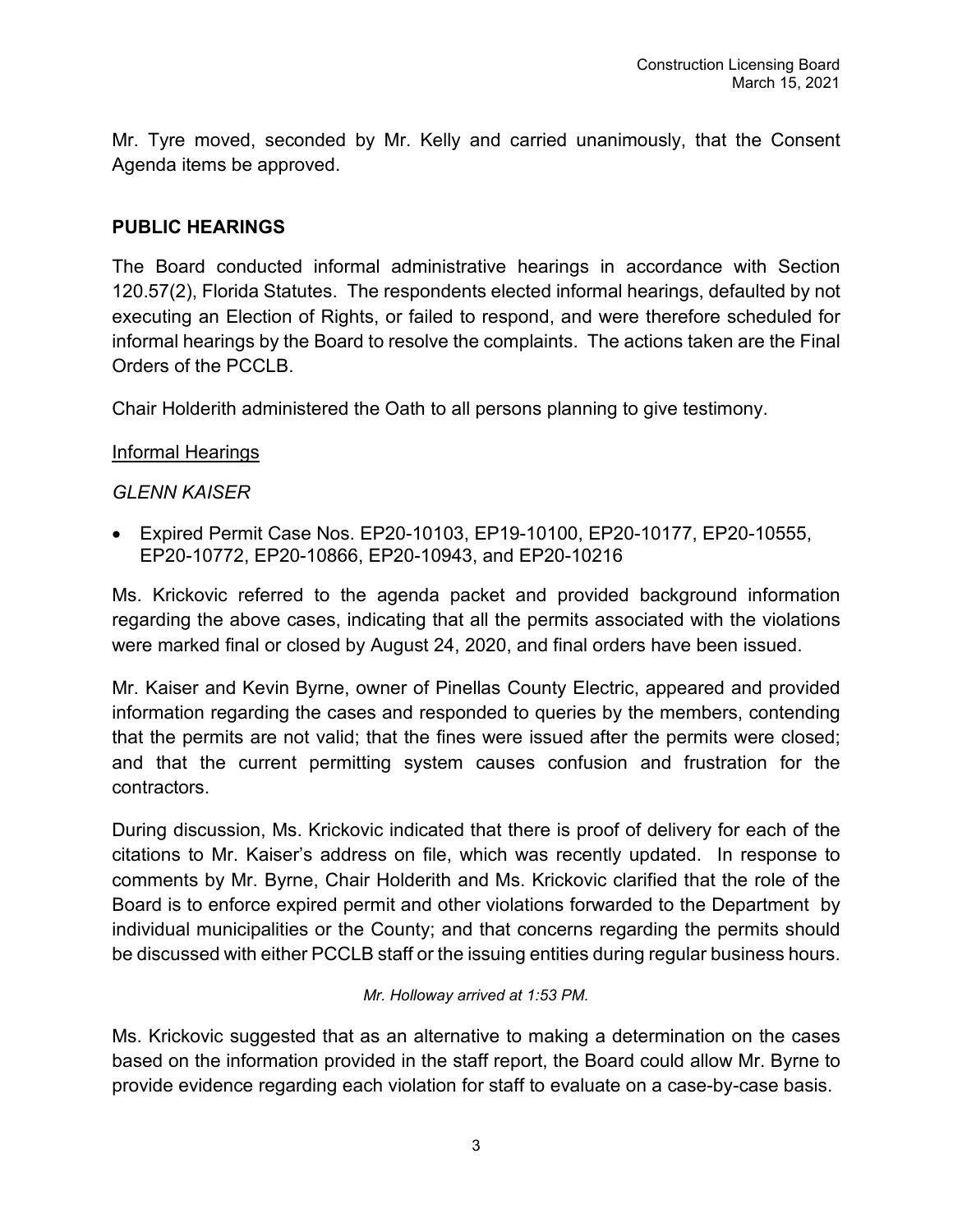Responding to query by Chair Holderith, Mr. Kaiser indicated that he did not receive a notice for the Board hearing of the cases last July, and following further discussion, Mr. Kelly moved, seconded by Mr. Tyre and carried unanimously, that the cases be tabled for 60 days to allow for the respondent to work with staff and resolve them.

## *JOHNATHAN WEBER*

• Expired Permit Case No. EP21-10095

Mr. Weber appeared, provided background information regarding the case, and responded to queries by the members, requesting further direction pertaining to the issue surrounding the expired permit and a 60-day extension to resolve the matter.

During discussion, Mr. Tyre indicated that per Code requirements, installation of a rooftop air conditioning unit should be integrated with an existing fire alarm system; and that the integration was not completed, leaving the building owner in violation of the Code. He stated that the owner can be made aware of the Code requirement by the Fire Marshal, but that would not alleviate the responsibility of the respondent.

Mr. Tyre moved, seconded by Ms. Spencer and carried unanimously, that the case be dismissed on the grounds that as the Building Official for the City of St. Petersburg, he will rescind the administrative complaint and work with the Fire Marshal and the respondent to resolve the issue. He indicated that if it is not resolved within 90 days, the City may refile the complaint with the PCCLB, and Ms. Krickovic requested that Mr. Tyre follow up in writing regarding his motion.

#### *CHRISTIAN HERN*

• Expired Permit Case No. EP21-10033

Mr. Hern appeared, provided background information regarding the case, and responded to queries by the members, noting that the homeowner has been uncooperative in his attempt to finalize a permit and owes money for the completed work. Chair Holderith indicated that there is a process for dealing with an uncooperative owner; whereupon, Mr. Tyre related that St. Petersburg suspended that process because of contractor misuse.

Following further discussion, Mr. Tyre moved, seconded by Mr. Holloway and carried unanimously, that the St. Petersburg Building Department rescind the administrative complaint to allow time for the respondent to resolve it; and that if not resolved within four months, the City may re-file a complaint.

Thereupon, Ms. Krickovic requested that Mr. Hern check the PCCLB website for information regarding another unpaid administrative fine.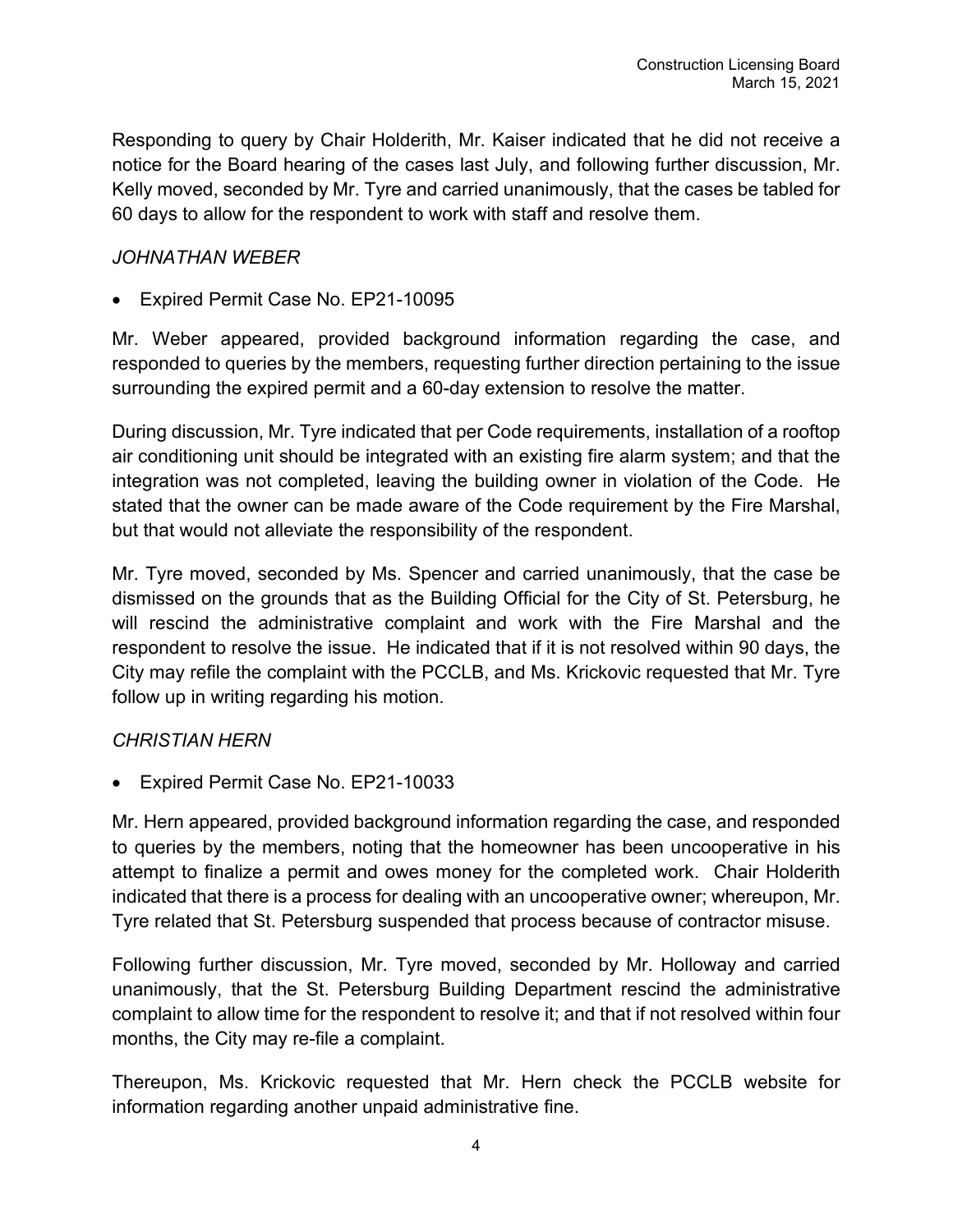# **REGULAR AGENDA**

### Collections Write-Down

Ms. Krickovic provided background information regarding the accounting method that the County uses and how the D2K Oracle application is utilized as a transactional record system for documents related to contractor licenses, citations, and administrative fines. She indicated that the amounts owed for unpaid fines and fees do not appear in the system as owed, which resulted in many fines over the years being no longer collectible due to statute of limitations or related business decisions; and that she is seeking authority to resolve the unpaid balances totaling just over a million dollars by writing them down to zero before transitioning to the new Accela software. She related that the collection of administrative fines will only be pursued if a fine was incurred after the PCCLB became a dependent district of Pinellas County in June 2018; and that the department report included in the agenda packet itemizes the proposed write-down totals.

In response to queries by the members, Ms. Krickovic explained the difference between citations and administrative fines and provided information about the collection process, and Chair Holderith noted that the County would not be taking a financial hit by writing the balance to zero.

Mr. Garriott moved, seconded by Mr. Kelly and carried unanimously, that staff write the requested unpaid uncollectable fine and fee balances to zero.

Thereupon, Ms. Krickovic noted that a collection specialist has begun focusing her efforts on current delinquencies.

#### Amendments to Board Rules

# *RULE 3.07*

Ms. Krickovic indicated that the proposed rule language is included in the agenda packet. Mr. Holloway moved, seconded by Mr. Tyre and carried unanimously, that the amendment be approved.

# *RULE 11.07*

Ms. Krickovic introduced the item; whereupon, Mr. Kelly moved, seconded by Mr. Tyre and carried unanimously, that the amendments be approved.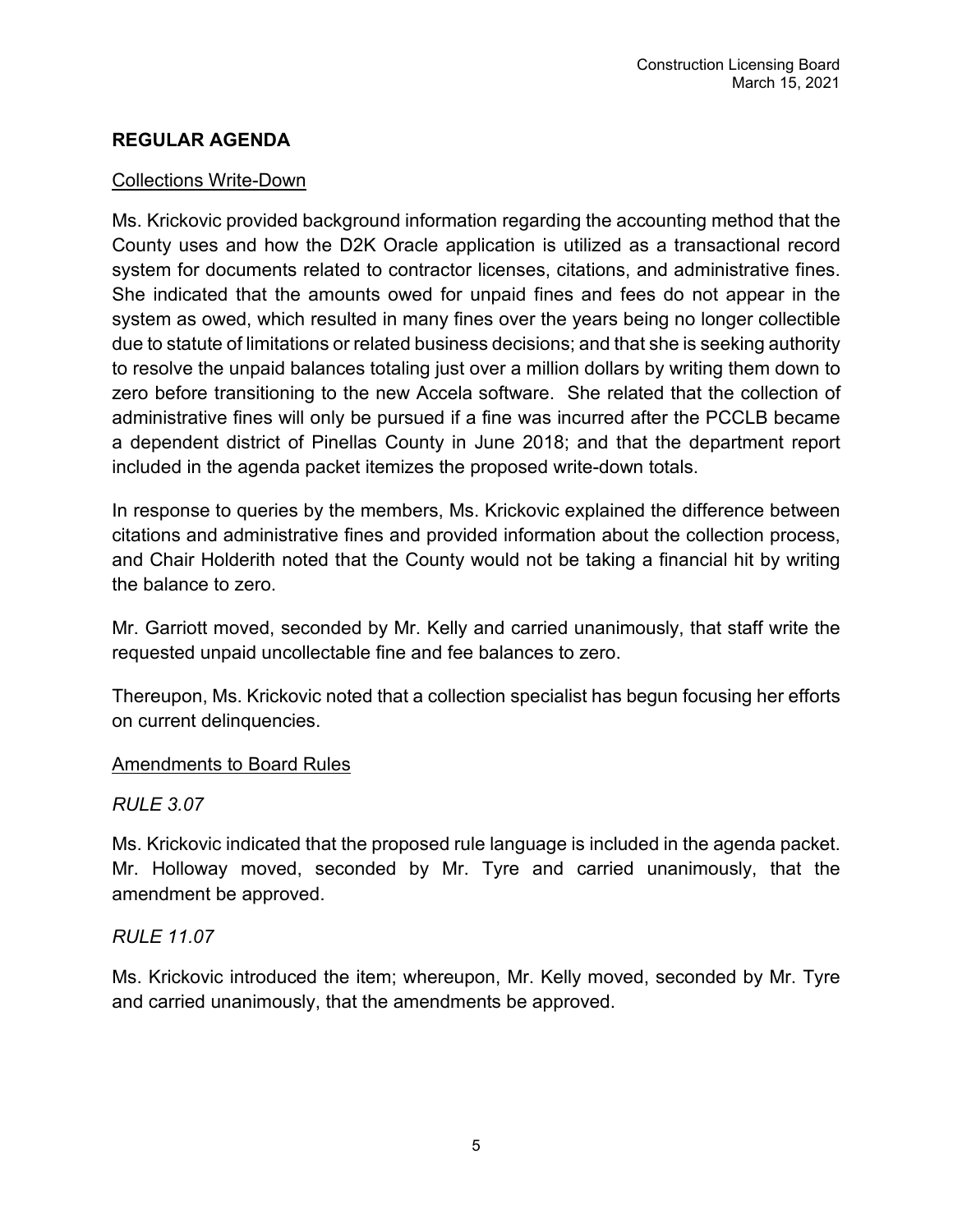# Boards of Adjustment and Appeals (BOAA) and Examination Committee Vacancies

Ms. Krickovic discussed the current vacancies and responded to a request by Mr. Tyre to appoint a building industry representative to the BOAA Florida Building Code, stating that she will investigate the matter further and provide a report.

#### Insurance Violation Fee Waivers Report

Ms. Krickovic indicated that the fees assessed to the contractors listed below have been waived by the Department due to insurance agent or staff errors; and that a compassion discretion waiver was granted to Jonathan C. Tuttle (C-10890).

- Scott Monroe I-CFC057846
- Marie L. Kohler I-CGC1522076
- Donald T. Reynolds I-CGC1509923
- Harold H. Hammer I-CBC1255115
- Anthony Link Dang I-CFC1426773
- Brian L. Pugh I-CGC059456

## Director's Report

Ms. Krickovic reported that Messrs. Lashlee and Melker will be resigning from the PCCLB; and that since the seventh edition of the Florida Building Code has been published, hearings will be scheduled for the BOAA Florida Building Code to rehear all prior local technical and administrative amendments.

Ms. Krickovic updated the Board regarding various organizational and staffing changes within the Contractor Licensing Department and provided background information regarding the County Administrator's vision for strategic alignment between the Department and the Code Enforcement Division, noting that the Department's investigators would be reassigned to the Division under the supervision of Mr. Reazin; that there is a proposal to utilize Code Enforcement officers as investigators; and that Mr. Reazin will provide reports to the PCCLB at future meetings.

#### Management Report – Investigations

Mr. Reazin introduced himself and explained how Code Enforcement efforts align with Contractor Licensing investigations, noting recent and upcoming improvements in protocols and training plans. He stated that over the last years, the Code Enforcement Division has reduced overall case response time by 85 percent and increased the number of issued citations by 400 percent; and that some of the Division's tools and practices are already being incorporated; whereupon, Ms. Krickovic thanked Mr. Reazin for his hard work and commitment during the transition.